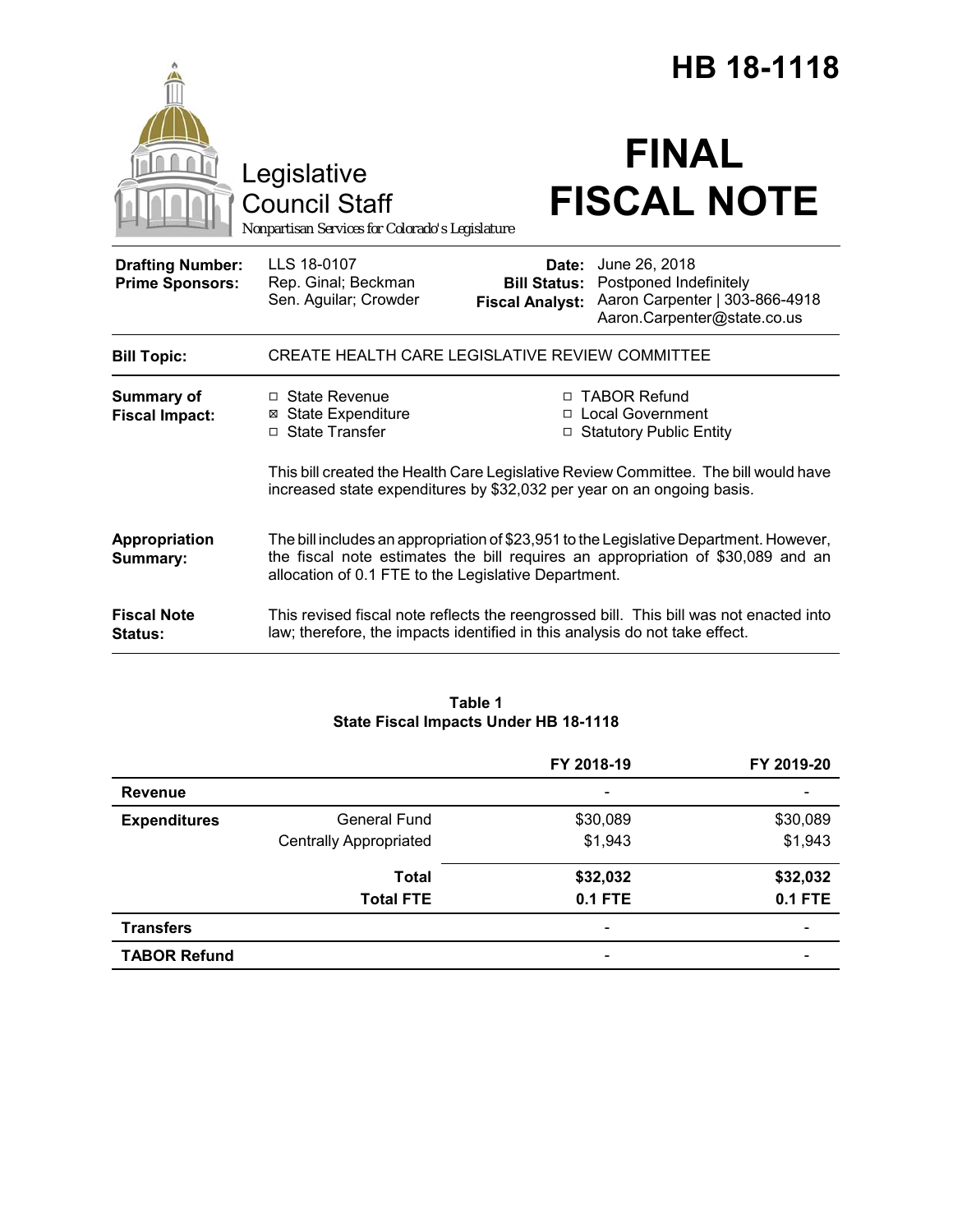June 26, 2018

### **Summary of Legislation**

This bill creates the Health Care Legislative Review Committee (HCLRC). The HCLRC will study health care issues affecting Colorado residents and includes members of the legislative health committees. The HCLRC may meet and take up to two field trips in the legislative interim.

# **Assumptions**

This fiscal note assumes that the HCLRC will meet two times in the interim to conduct two field trips. At each field trip, the fiscal note assumes there will be 31 legislators and one staff member to support the HCLRC. It is assumed that each field trip will be one day and will need four Legislative Council Staff members to staff each field trip. No meeting space will be required. The fiscal note also assumes that the first meeting of the HCLRC will occur after July 1, 2018.

# **State Expenditures**

This bill will increase General Fund expenditures for the Legislative Department by \$32,032 and 0.1 FTE per year in FY 2018-19 and FY 2019-20. Expenditures are shown in Table 2 and discussed below.

|                               |                   | FY 2018-19 | FY 2019-20 |
|-------------------------------|-------------------|------------|------------|
| <b>Legislative Department</b> |                   |            |            |
| <b>Personal Services-LCS</b>  |                   | \$6,138    | \$6,138    |
| Legislator Per Diem           |                   | \$6,851    | \$6,851    |
| Legislator Travel Cost        |                   | \$13,020   | \$13,020   |
| Van Rental                    |                   | \$2,400    | \$2,400    |
| <b>LCS Travel Cost</b>        |                   | \$1,680    | \$1,680    |
| Centrally Appropriated Costs* |                   | \$1,943    | \$1,943    |
| FTE-LCS                       |                   | $0.1$ FTE  | $0.1$ FTE  |
|                               | <b>Total Cost</b> | \$32,032   | \$32,032   |
|                               | <b>Total FTE</b>  | $0.1$ FTE  | 0.1 FTE    |

## **Table 2 Expenditures Under HB 18-1118**

*\* Centrally appropriated costs are not included in the bill's appropriation.*

**Personal services.** This bill requires Legislative Council to assist the HCLRC in its duties. Legislative Council will require 0.1 FTE to staff, research, and coordinate field trips for the HCLRC.

**Field trips.** The cost for field trips include legislator per diem (\$110.50 per day, per member), travel costs (\$210 per day, per member), staff travel cost (\$210 per staff, per day), and van rentals (\$1,400 per day). The total cost for two field trips is \$23,951 per year.